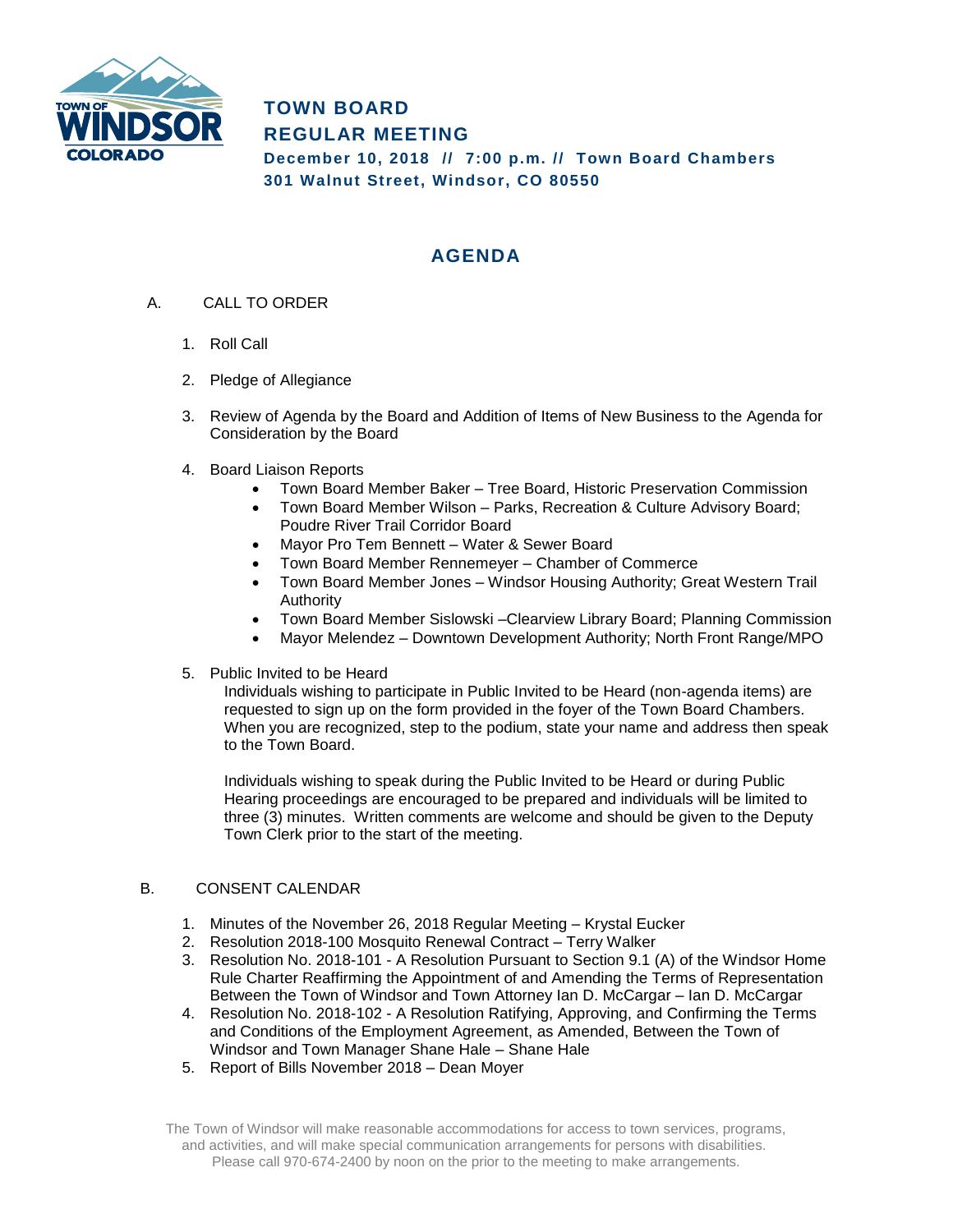#### C. BOARD ACTION

1. Ordinance No. 2018-1573 – An Ordinance Approving a PUD (Planned Unit Development) Zoning Overlay – The Brands East Planned Unit Development Overlay District – Martin Lind, Manager, Eagle Crossing Windsor, LLC, owner / Mitch Black, Norris Design, owner's representative

*Super majority vote required on second reading*

- Second Reading
- Quasi-judicial
- Staff presentation: Paul Hornbeck, Senior Planner
- 2. Ordinance No. 2018-1577 An Ordinance Rezoning A Portion of Eastbrook Annexation No 1 and Eastbrook Annexation No. 2 and No. 3 – Global Asset Recovery LLC, owner; David Tschetter, applicant

*Super majority vote required on second reading*

- Second Reading
- Quasi-judicial
- Staff presentation: Millissa Berry, Senior Planner
- 3. Ordinance No. 2018-1578 An Ordinance Approving the Transfer of Water Rights from the Town of Windsor to Diamond Valley, LLC
	- *Super majority vote required on second reading*
		- Second Reading
		- Legislative action
		- Staff presentation: John Thornhill, Water Resource Manager
- 4. Ordinance No. 2018-1579- An Ordinance creating Section 1-4-50 of the *Windsor Municipal Code* Establishing Procedures for Entry of Default and Default Judgments, and Collections in Windsor Municipal Court

*Super majority vote required on second reading*

- Second Reading
- Legislative action
- Staff presentation: Kim Emil, Assistant Town Attorney/Town Prosecutor
- 5. Ordinance No. 2018-1580- An Ordinance Repealing 10-4-110(4) of the *Windsor Municipal Code* Concerning Vagrancy *Super majority vote required on second reading*
	- Second Reading
	- Legislative action
	- Staff presentation: Kim Emil, Assistant Town Attorney/Town Prosecutor
- 6. Ordinance No. 2018 –1581 An Ordinance Repealing and Re-Adopting Portions of Chapter 7, Article IV of the Windsor Municipal Code with Respect to Trees In, Over and Upon Public Streets in the Town of Windsor
	- First Reading
	- Legislative action
	- Staff Presentation: Eric Lucas, Director of Parks, Recreation & Culture
- 7. Resolution No. 2018-103 Approving a Contract with SAFEbuilt Colorado, LLC for Building Inspection Services Provided to the Town of Windsor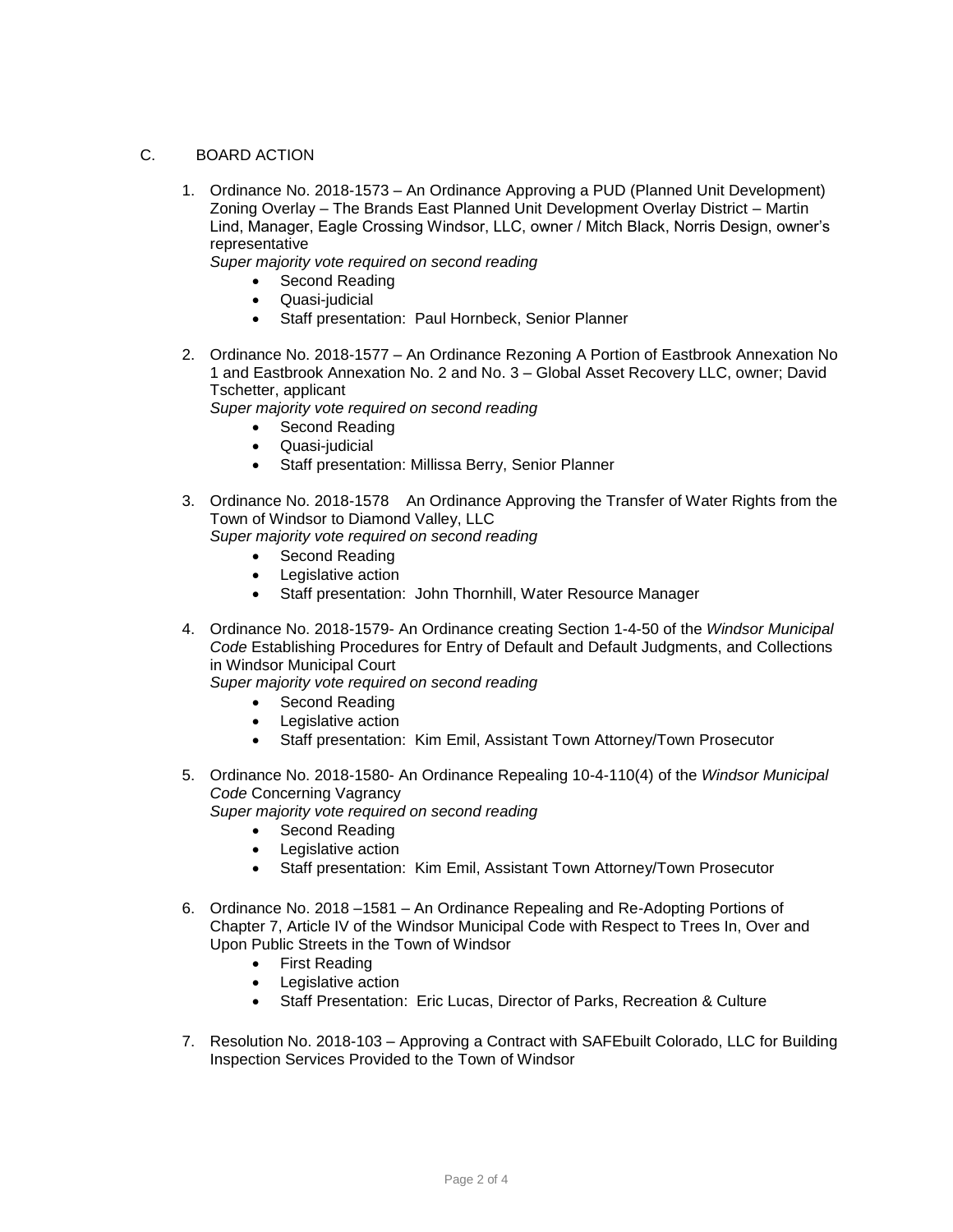- Legislative action
- Staff Presentation: Scott Ballstadt, Director of Planning
- 8. Public Hearing 2019 Budget
	- Legislative action
	- Staff presentation: Dean Moyer, Director of Finance
- 9. Resolution No. 2018-104 A Resolution Summarizing Expenditures and Revenues for Each Fund, and Adopting a Budget for the Town of Windsor, Colorado, for the Calendar Year Beginning on the First Day of January, 2019,and Ending on the Last Day of December, 2019, and Appropriating Sums of Money to the Various Funds and Spending Agencies, in the Amount and for the Purpose as Set Forth Below, for the Town of Windsor, Colorado, for the 2019 Budget Year
	- Legislative action
	- Staff presentation: Dean Moyer, Director of Finance
- 10. Resolution No. 2018-105 A Resolution Levying General Property Taxes for the Taxable Year 2018 to Help Defray the Costs of Government for the Town of Windsor, Colorado, for the 2019 Budget Year (Weld County)
	- Legislative action
	- Staff presentation: Dean Moyer, Director of Finance
- 11. Resolution No. 2018-106 A Resolution Levying General Property Taxes for the Taxable Year 2018 to Help Defray the Costs of Government for the Town of Windsor, Colorado, for the 2019 Budget Year (Larimer County)
	- Legislative action
	- Staff presentation: Dean Moyer, Director of Finance
- 12. Resolution No. 2018-107 A Resolution Approving Windsor Downtown Development Authority Annual Budget for Fiscal Year 2019
	- Legislative Action
	- Presentation: Matt Ashby, Executive Director, Windsor Downtown Development Authority
- 13. Resolution No. 2018-108 A Resolution Establishing Rates For Town Of Windsor Water Service Customers, And Authorizing The Implementation Of Such Rates
	- Legislative action
	- Staff presentation: Dean Moyer, Director of Finance
- 14. Financial Report October 2018
	- Staff Presentation Dean Moyer, Director of Finance
- D. COMMUNICATIONS
	- 1. Communications from the Town Attorney
	- 2. Communications from Town Staff
		- a. Qualified Commercial / Industrial Site Plan: Highlands Industrial Park L5B2 ZenZen Building – 7240 Greendale Road
	- 3. Communications from the Town Manager
	- 4. Communications from Town Board Members